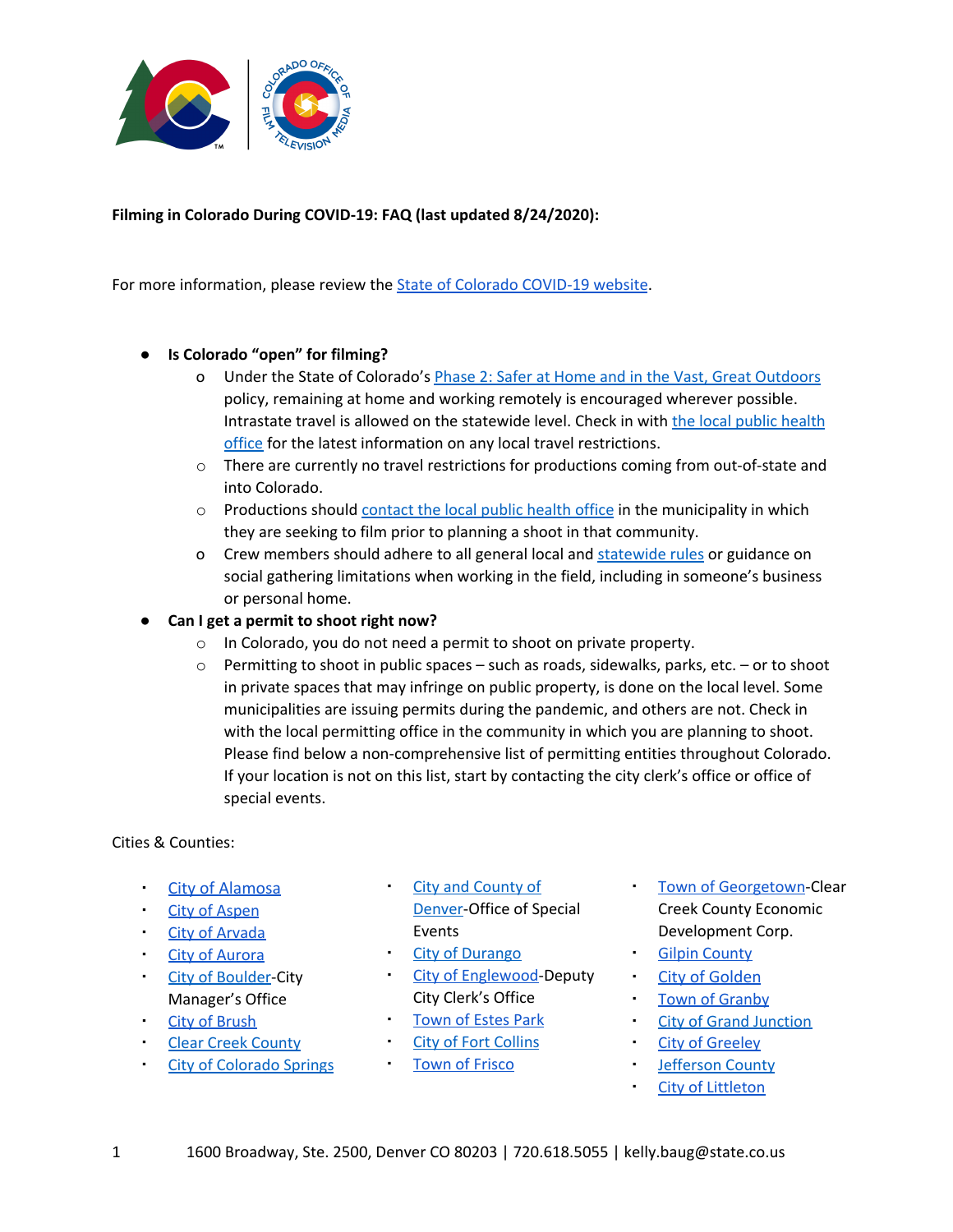

- **City of [Louisville](http://www.louisvilleco.gov/home/showdocument?id=2842)**
- Town of [Pueblo-](https://www.pueblo.us/DocumentCenter/View/274/PZ-Special-Use-Permit?bidId=)Planning & Community Development Department
- Town of [Telluride-](http://www.filmtelluride.com/index.html)Telluride Film Commission
- City of [Steamboat](https://www.steamboatchamber.com/media/steamboat-springs-film-committee/) [Springs-](https://www.steamboatchamber.com/media/steamboat-springs-film-committee/)Steamboat Springs Chamber
- **Town of [Sterling](https://sterling-logan.com/)**
- **[Town](https://www.vailgov.com/departments/economic-development/special-events) of Vail**

## National Forests

**[Arapaho](https://www.fs.usda.gov/detail/arp/passes-permits/?cid=stelprdb5127723) National Forest** 

**[Gunnison](https://gunnisoncrestedbutte.com/film-commission/permits/) National Forest** 

- San Juan [National](https://www.fs.usda.gov/main/whiteriver/passes-permits/event-commercial) Forest **White River National** 
	- [Forest](https://www.fs.usda.gov/main/whiteriver/passes-permits/event-commercial)
- **● Does the Colorado Office of Film, Television and Media (COFTM) have specific filming guidelines?**
	- o Filmmakers are required to follow the State of Colorado's Phase 2: Safer at [Home](https://covid19.colorado.gov/safer-at-home) and in the Vast, Great [Outdoors](https://covid19.colorado.gov/safer-at-home) policy. Specific guidance for [Outdoor](https://covid19.colorado.gov/safer-at-home/outdoor-events) Events, [Indoor](https://covid19.colorado.gov/safer-at-home/indoor-events) Events, and **Field [Services](https://covid19.colorado.gov/safer-at-home-in-the-vast-great-outdoors/guidance-by-sector/safer-at-home-field-services-and-real)** may be applicable to your shoot.
	- $\circ$  Filmmakers must also comply with any local health and safety orders issued by the municipality in which they are filming.

# **● Does the mask [order](https://covid19.colorado.gov/mask-guidance) apply to my production?**

- **o** The order requires people in Colorado who are 11 years and older to wear a covering over their noses and mouths:
	- When entering or moving within any public indoor space.
	- While using or waiting to use public (buses, light-rail) or non-personal (taxis, car services, ride-shares) transportation services.
- **o** For the mask order, "public indoor space" means a publicly or privately owned, managed, or operated, enclosed indoor area that is accessible to the public, is a place of employment or is an entity that provides services. Public indoor space does not mean a person's residence, including a room in a motel or hotel or a residential room for students at an educational facility.
- **o** The executive order does not state that you must wear a mask outdoors unless you are waiting on public or non-personal transportation. However, it is best to wear a mask whenever you cannot keep a safe distance (at least 6 feet) from other people. We encourage you to wear a mask whenever you are in crowded spaces, either indoors or out.
- o Counties that are certified for Protect Our [Neighbors](https://covid19.colorado.gov/protect-our-neighbors) status may choose to be exempt from the statewide mask order. Check with the local public health [agency](https://www.colorado.gov/pacific/cdphe/find-your-local-public-health-agency) in the community in which you are seeking to film to find out if they are exempt.
- **● Is there a limit to how many cast and crew I can have for my production?**
	- **o** For indoor shoots, limit capacity depending on venue size accounting for usable square footage\* with a maximum of 100 people per room. 100 is the indoor [variance](https://covid19.colorado.gov/public-health-executive-orders/local-orders-variances) limit for